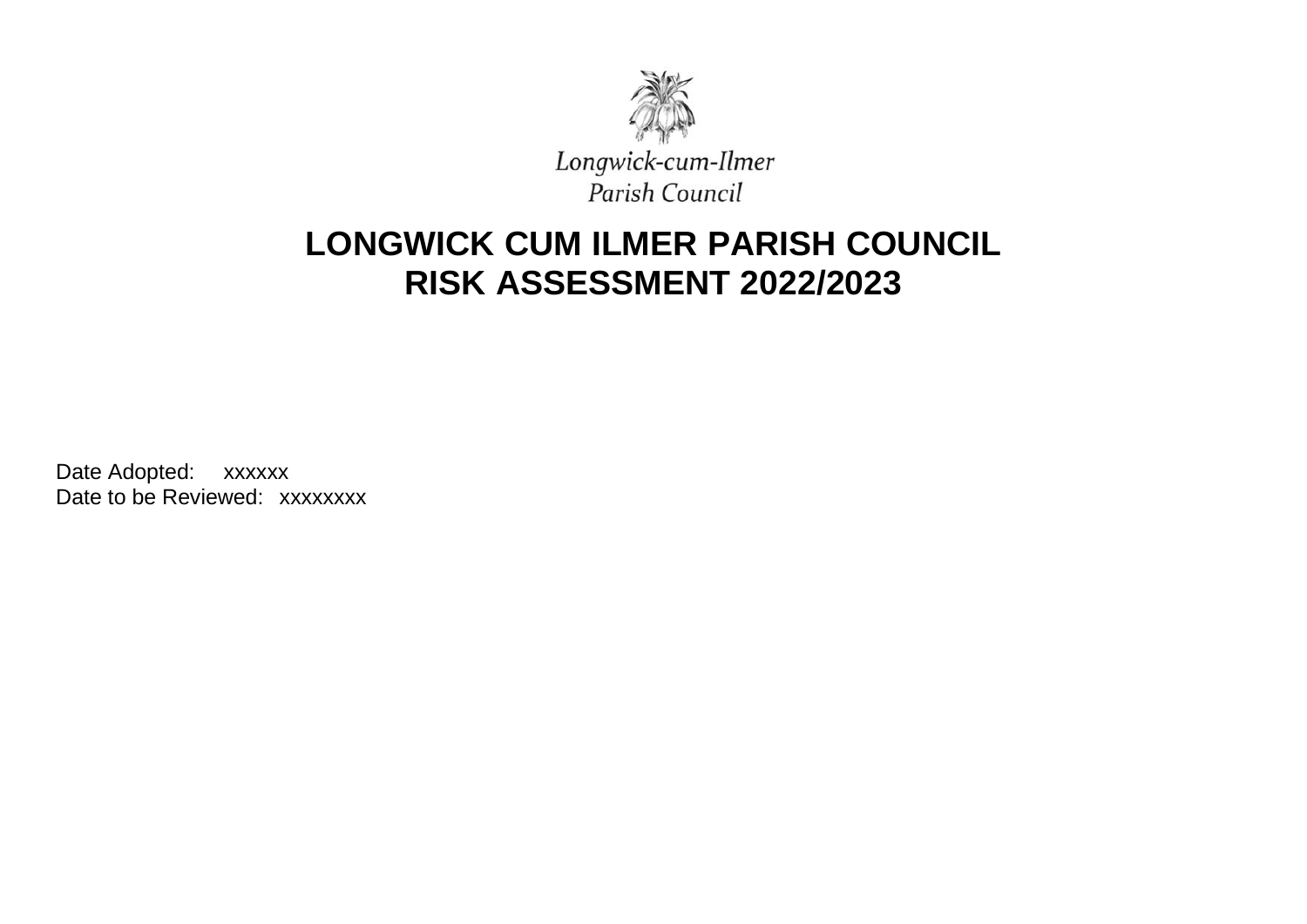

Email: [clerk@](mailto:clerk@)longwickcumilmer.org.uk Telephone: 07521 161645 www.longwickcumilmer.org.uk

#### **Longwick cum Ilmer Parish Council Financial Risk Assessment 2022 / 2023**

This Risk Assessment is a systematic general examination of working conditions, workplace activities and environmental factors that will enable Longwick cum Ilmer Parish Council to identify any and all potential inherent risks. The Parish Council, based on a recorded assessment, will take all practical and necessary steps to reduce or eliminate risks, in so far as practically possible.

As recommend in The Joint Panel on Accountability and Governance (JPAG) The Joint Practitioners' Guide the following matrix system has been used:

|       |                   | Priority of Risk Management |                |                   |  |  |  |  |  |  |
|-------|-------------------|-----------------------------|----------------|-------------------|--|--|--|--|--|--|
| ह     | Highly Likely (3) | Medium (L3xI1)              | High (L3xl2)   | Very High (L3xI3) |  |  |  |  |  |  |
| ŏ     |                   |                             |                |                   |  |  |  |  |  |  |
| Likel | Possible (2)      | Low (L2xI1)                 | Medium (L2xI2) | High (L2xI3)      |  |  |  |  |  |  |
|       |                   |                             |                |                   |  |  |  |  |  |  |
|       |                   |                             |                |                   |  |  |  |  |  |  |
|       | Unlikely (1)      | Very Low (L1xl1)            | Low (L1xM2)    | Medium (L1xI3)    |  |  |  |  |  |  |
|       |                   |                             |                |                   |  |  |  |  |  |  |
|       |                   | Negligible (1)              | Moderate (2)   | Severe (3)        |  |  |  |  |  |  |

**Impact** 

Very High – Immediate Action Required

High – Action Required within 1 week

Medium – Action Required within 1 month

Low – Action Required within 6 months

Very Low – No Action Required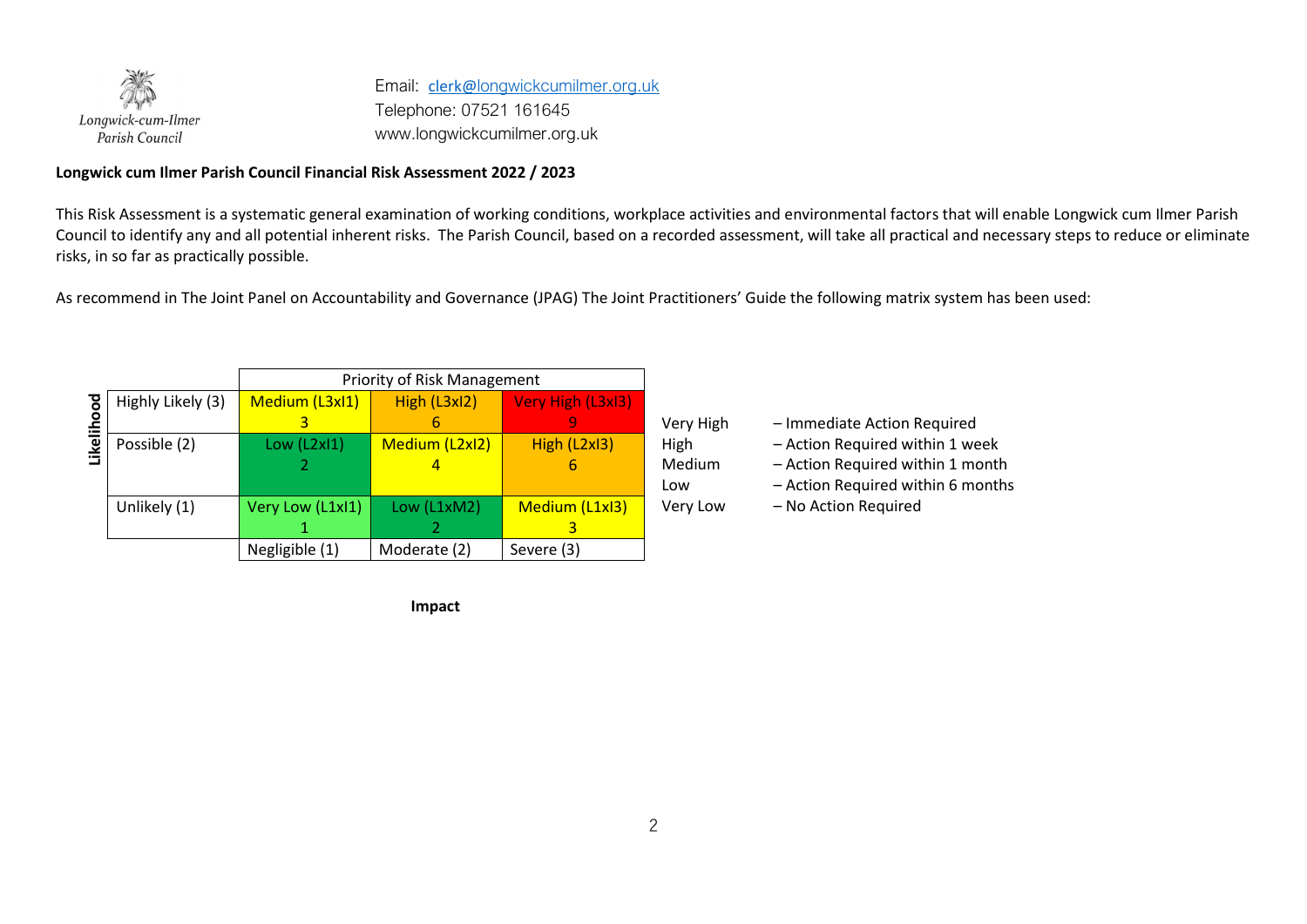

| Reference | Subject                       | Risk (s) Identified                                                                                           | Impact       | Likelihood   | <b>Total</b>   | <b>Management / Control of Risk</b>                                                                                                                                                                                                                                                                                                                                                                                                                                                                                                                                      | <b>Review / Assess / Revise</b>                              |
|-----------|-------------------------------|---------------------------------------------------------------------------------------------------------------|--------------|--------------|----------------|--------------------------------------------------------------------------------------------------------------------------------------------------------------------------------------------------------------------------------------------------------------------------------------------------------------------------------------------------------------------------------------------------------------------------------------------------------------------------------------------------------------------------------------------------------------------------|--------------------------------------------------------------|
|           |                               |                                                                                                               | <b>Score</b> | <b>Score</b> | <b>Score</b>   |                                                                                                                                                                                                                                                                                                                                                                                                                                                                                                                                                                          |                                                              |
| RA/1      | <b>Business</b><br>Continuity | Council not being able<br>to continue its<br>administration due to<br>an unexpected or tragic<br>circumstance | 3            | 1            | $\overline{3}$ | • All files and recent records (both paper<br>and electronic) are kept in a secure<br>location in the Parish Clerk's office.<br>• The Clerk has a laptop which is backed up<br>to Dropbox.<br>• Dropbox and email files can be accessed<br>from any computer / laptop.<br>• Chairman to hold in a sealed envelope<br>the Clerk's log in details for laptop, email,<br>Dropbox and any other necessary<br>passwords in case the Clerk is absent for<br>an extended period of time.<br>• Continue to maintain effective<br>communication with the Clerk and<br>Councillors | • Procedures are adequate but are<br>monitored and reviewed. |
| RA/2      | Precept                       | Ensure adequate<br>precept is requested in<br>order for the Council to<br>carry out its statutory<br>duties   | 3            | $\mathbf{1}$ | $\overline{3}$ | • The Council determines the precept by<br>reviewing and approving a budget. At<br>the meeting where the precept is agreed<br>the clerk prepares a budget report for<br>the Council which includes projections to<br>year end and indicative figures, or<br>costings obtained by the Clerk. The<br>precept figure requested is submitted via<br>email by the Clerk to Buckinghamshire<br>Council. writing.                                                                                                                                                               | • Procedures are adequate but are<br>monitored and reviewed. |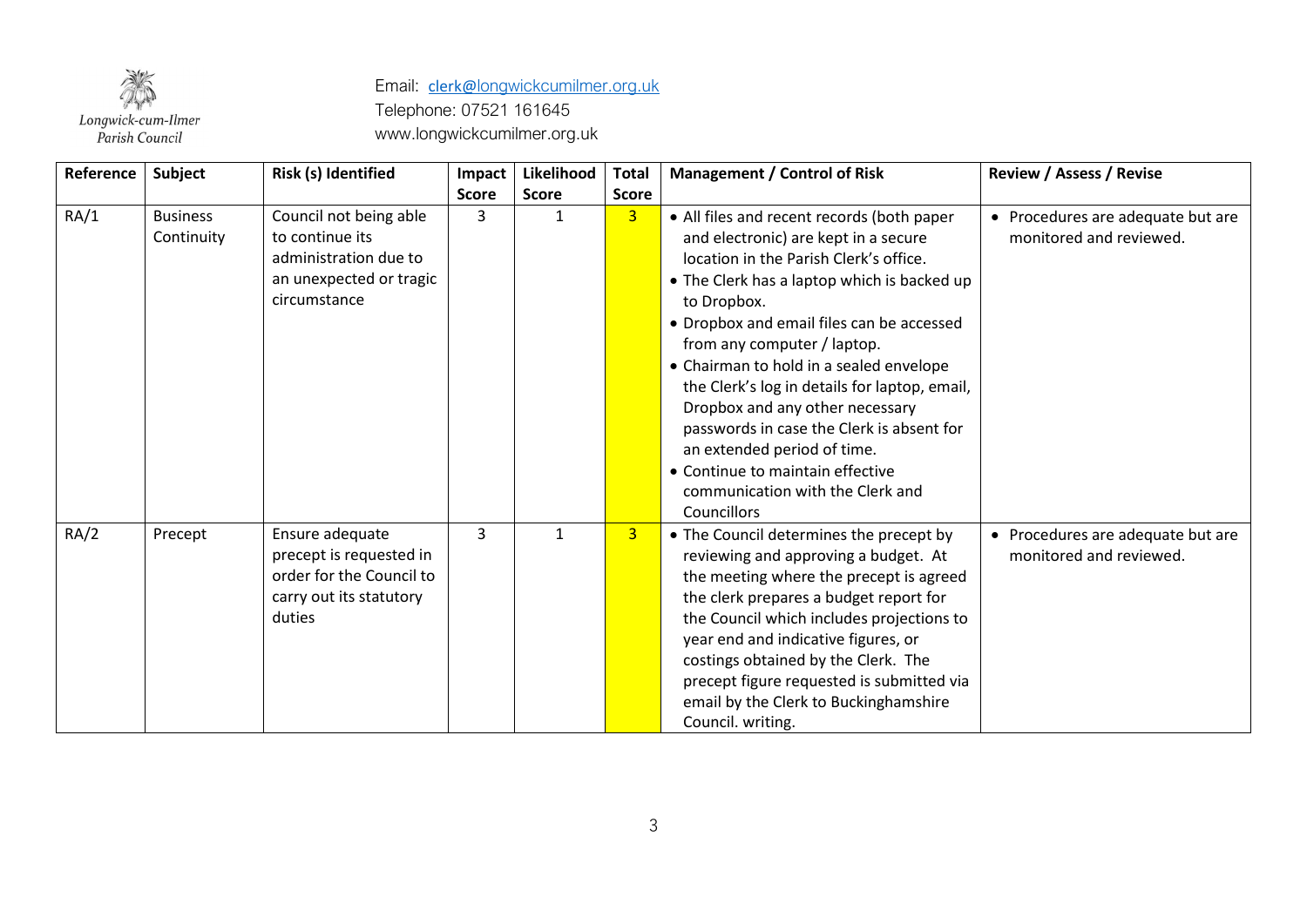

| Reference | Subject                              | Risk (s) Identified                                            | Impact       | Likelihood   | <b>Total</b>   | <b>Management / Control of Risk</b>                                                                                                                                                                                                                                                                                                                                                                                                                                                                    | <b>Review / Assess / Revise</b>                                                                                                                        |
|-----------|--------------------------------------|----------------------------------------------------------------|--------------|--------------|----------------|--------------------------------------------------------------------------------------------------------------------------------------------------------------------------------------------------------------------------------------------------------------------------------------------------------------------------------------------------------------------------------------------------------------------------------------------------------------------------------------------------------|--------------------------------------------------------------------------------------------------------------------------------------------------------|
|           |                                      |                                                                | <b>Score</b> | <b>Score</b> | <b>Score</b>   |                                                                                                                                                                                                                                                                                                                                                                                                                                                                                                        |                                                                                                                                                        |
| RA/3      | Financial<br>Records                 | Inadequate records and<br><b>Financial Irregularities</b>      | 3            | $\mathbf{1}$ | 3 <sup>1</sup> | • The Clerk is CiLCA qualified and<br>competent with the financial records.<br>• The Clerk and Council adhere to the<br>adopted Financial Regulations which set<br>out requirements.                                                                                                                                                                                                                                                                                                                   | • Existing procedure is adequate.<br>• Review Financial Regulations<br>after any changes issued and<br>then re-assess Management /<br>Control of Risk. |
| RA/4      | <b>Bank</b> and<br><b>Banking</b>    | Inadequate checks,<br>bank mistakes and loss<br>of signatories | 3            | $\mathbf{1}$ | 3 <sup>2</sup> | • Monthly bank reconciliation checks are<br>completed with the quarterly<br>reconciliation presented at a Parish<br>Council meeting.<br>• Budget reports are submitted to Parish<br>Council Meetings.<br>• A Councillor carries out a check of the<br>accounts on a quarterly basis and signs of<br>the bank statement and reconciliations.<br>• Accounts are presented to full council on<br>a quarterly basis and noted within the<br>minutes.<br>• The Parish Council has four bank<br>signatories. | • Procedures are adequate but are<br>monitored and reviewed.                                                                                           |
| RA/5      | Financial<br>Controls and<br>Records | Inadequate Records /<br><b>Financial Irregularities</b>        | 3            | $\mathbf{1}$ | 3 <sup>2</sup> | • A payment schedule is produced and<br>presented on a monthly basis to Council<br>for approval.<br>• Payments are recorded in the Parish<br>Council minutes.<br>• Payments are entered by the Clerk on<br>the online banking system with two<br>Councillors approving the payment.                                                                                                                                                                                                                    | • Procedures are adequate but are<br>monitored and reviewed.                                                                                           |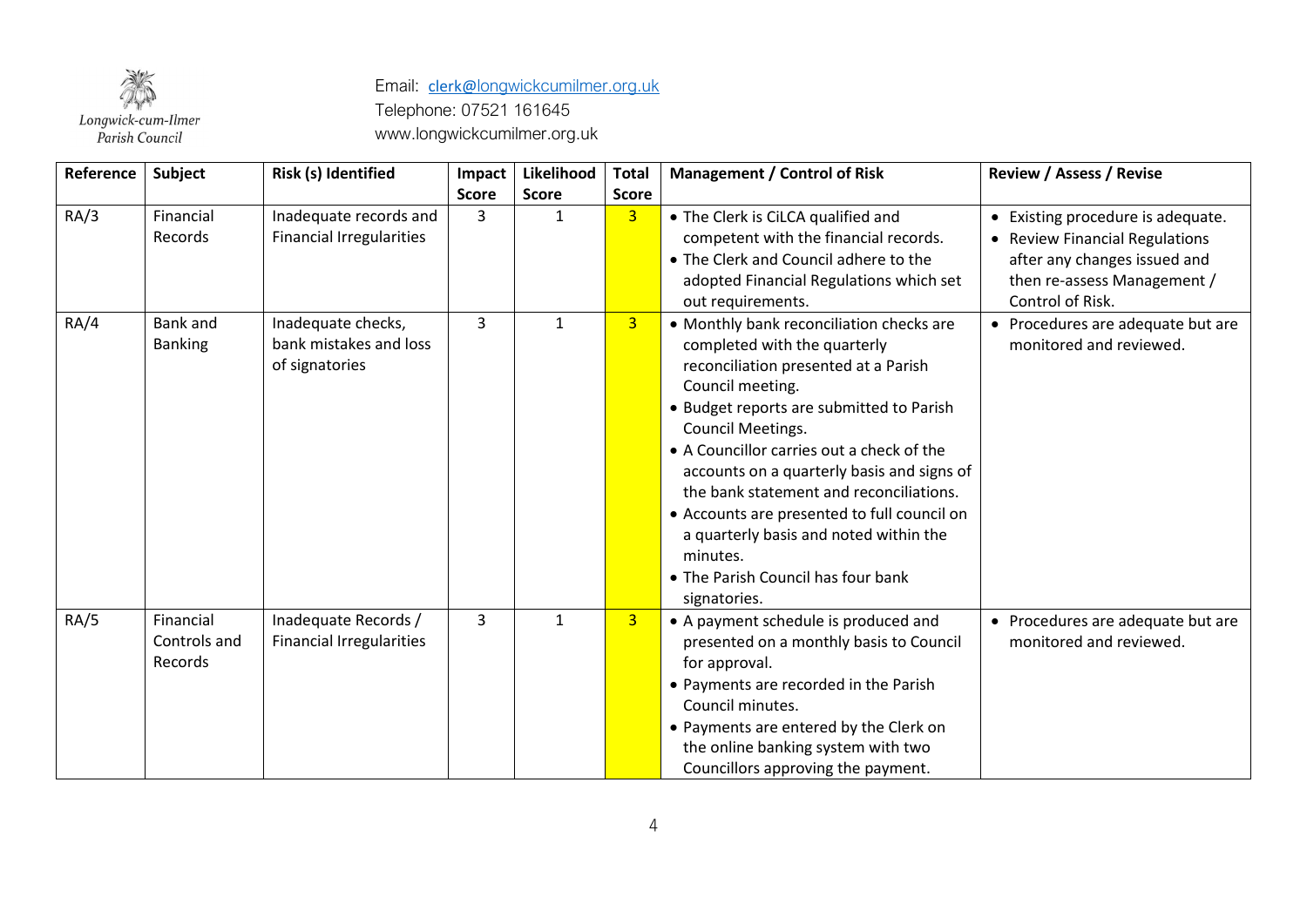

| Reference   | Subject                                   | Risk (s) Identified                                                                              | Impact       | Likelihood     | <b>Total</b>   | <b>Management / Control of Risk</b>                                                                                                                                                                                                                                                                                                            | <b>Review / Assess / Revise</b>                              |
|-------------|-------------------------------------------|--------------------------------------------------------------------------------------------------|--------------|----------------|----------------|------------------------------------------------------------------------------------------------------------------------------------------------------------------------------------------------------------------------------------------------------------------------------------------------------------------------------------------------|--------------------------------------------------------------|
|             |                                           |                                                                                                  | <b>Score</b> | <b>Score</b>   | <b>Score</b>   |                                                                                                                                                                                                                                                                                                                                                |                                                              |
| RA/6        | Insurance                                 | Adequacy<br>Cost<br>Compliance<br><b>Fidelity Guarantee</b>                                      | 3            | $\mathbf{1}$   | 3 <sup>1</sup> | • An annual review is undertaken of all<br>insurance arrangements.<br>• Employers Liability, Public Liability and<br>Fidelity Guarantee are a statutory<br>requirement.                                                                                                                                                                        | • Procedures are adequate but are<br>monitored and reviewed. |
| RA/7        | Annual Return                             | Submit within time<br>limits                                                                     | $\mathbf{1}$ | $\mathbf{1}$   | $\mathbf{1}$   | • AGAR is completed by the Clerk,<br>submitted to the Internal Auditor for<br>completion and signing, approved by Full<br>Council and sent to External Auditor<br>within time frame.                                                                                                                                                           | • Procedures are adequate but are<br>monitored and reviewed. |
| <b>RA/8</b> | VAT                                       | Re-claiming                                                                                      | 1            | $\mathbf{1}$   | $\mathbf{1}$   | • HMRC returns are submitted annually.                                                                                                                                                                                                                                                                                                         | • Procedures are adequate but are<br>monitored and reviewed. |
| RA/9        | Salaries and<br>associated<br>clerk costs | Salaries paid<br>incorrectly, wrong<br>hours paid, wrong rate<br>paid, wrong PAYE<br>deductions. | 3            | $\mathbf{1}$   | 3 <sup>1</sup> | • Salaries are set annually by the NJC pay<br>scales.<br>• Figures are incorporated in budget<br>calculations.<br>• Payroll is outsourced.<br>• Clerk salary is checked as part of the<br>control check by a Councillor.<br>• Chairman will be copied in all emails<br>regarding adjustment of salaries with the<br>external payroll provider. | • Procedures are adequate but are<br>monitored and reviewed. |
| RA/10       | Clerk                                     | Loss of Clerk                                                                                    | 3            | $\overline{2}$ | 6              | • Opportunities for training provided.<br>• As a lone worker the Clerk maintains the<br>opportunity of interacting with other<br>Clerks.<br>• Ensure Councillors have adequate<br>training on staffing matters.                                                                                                                                | • Procedures are adequate but are<br>monitored and reviewed. |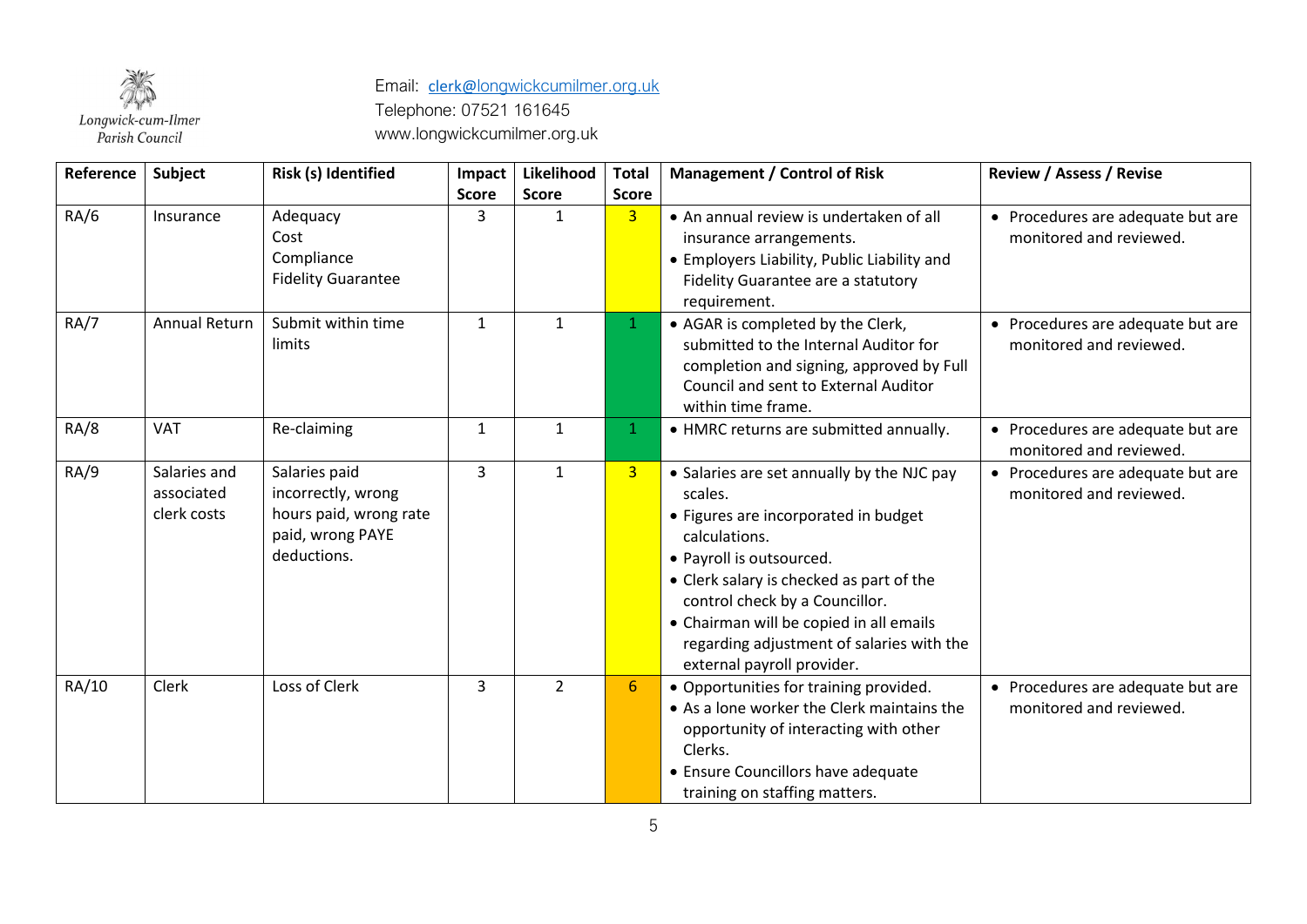

| Reference | Subject                             | Risk (s) Identified                                                                        | Impact         | Likelihood     | <b>Total</b>     | <b>Management / Control of Risk</b>                                                                                                                                                                                                                   | <b>Review / Assess / Revise</b>                              |
|-----------|-------------------------------------|--------------------------------------------------------------------------------------------|----------------|----------------|------------------|-------------------------------------------------------------------------------------------------------------------------------------------------------------------------------------------------------------------------------------------------------|--------------------------------------------------------------|
|           |                                     |                                                                                            | <b>Score</b>   | <b>Score</b>   | <b>Score</b>     |                                                                                                                                                                                                                                                       |                                                              |
| RA/11     | Parish Council<br>meetings          | Disabled access, health<br>and safety risks<br>associated from hosting<br>Council meetings | 3              | $\mathbf{1}$   | $\overline{3}$   | • Disabled access is available at both<br>Village Halls.<br>• The Village Halls have adequate fire<br>escapes.<br>• Continue to monitor                                                                                                               | • Procedures are adequate but are<br>monitored and reviewed. |
| RA/12     | Council<br>records                  | Loss through theft, fire<br>or flood damage                                                | $\mathbf{1}$   | $\overline{2}$ | $\overline{2}$   | • Adequate filing cabinets and cupboards<br>for storage of files.<br>• Use of County Offices for storing<br>archived documents.                                                                                                                       | • Procedures are adequate but are<br>monitored and reviewed. |
| RA/13     | Electronic<br>records               | Loss through backup                                                                        | 3              | $\mathbf{1}$   | 3 <sup>1</sup>   | • All files are backed up to Dropbox.<br>• An online accounting package is used.<br>• Secure accessible website provides<br>historic minutes and documents.                                                                                           | • Procedures are adequate but are<br>monitored and reviewed. |
| RA/14     | Play and<br>recreation<br>equipment | Loss / damage / injury<br>to third party (ies)                                             | 3              | $\overline{2}$ | $6 \overline{6}$ | • The Clerk completed visual inspections of<br>the play equipment and surrounding<br>area on a monthly basis.<br>• An annual inspection is carried out by<br>RoSPA.                                                                                   | • Procedures are adequate but are<br>monitored and reviewed. |
| RA/15     | Street<br>furniture                 | Damaged bins,<br>noticeboards, bus<br>shelters, benches etc                                | $\overline{2}$ | 3              | $6 \overline{6}$ | • Councillors and members of the public<br>can report any issues or concerns to the<br>Parish Clerk.<br>• Noticeboards are inspection monthly by<br>the Clerk.<br>• A report detailing the condition of<br>Council Street furniture will be produced. | • Procedures are adequate but are<br>monitored and reviewed. |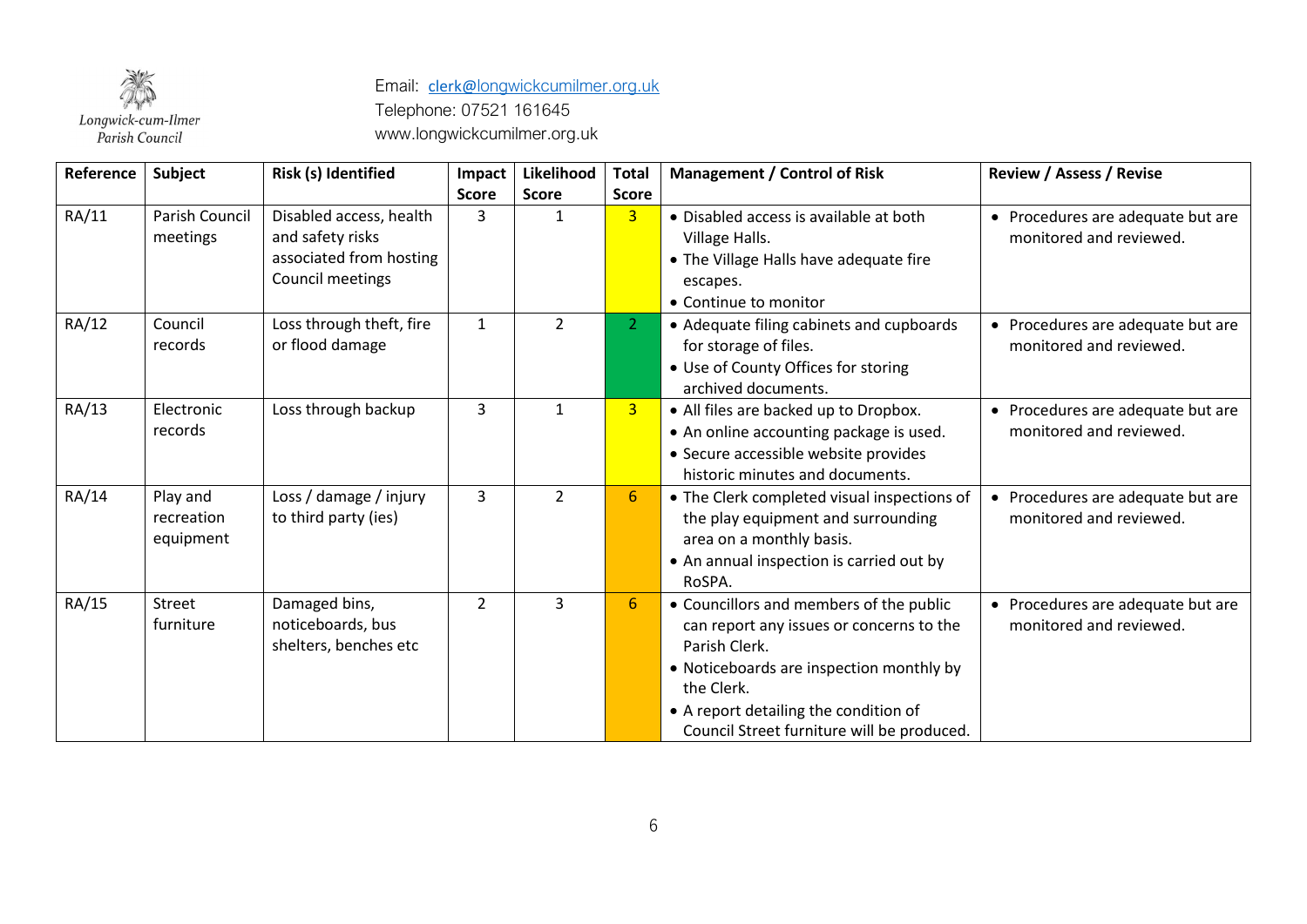

| Reference | Subject      | Risk (s) Identified              | Impact       | Likelihood   | Total          | <b>Management / Control of Risk</b>                                                                                                                                                                                                                                                                                                                                                                                                                                                                                                                                                                                                                                   | <b>Review / Assess / Revise</b>                            |
|-----------|--------------|----------------------------------|--------------|--------------|----------------|-----------------------------------------------------------------------------------------------------------------------------------------------------------------------------------------------------------------------------------------------------------------------------------------------------------------------------------------------------------------------------------------------------------------------------------------------------------------------------------------------------------------------------------------------------------------------------------------------------------------------------------------------------------------------|------------------------------------------------------------|
|           |              |                                  | <b>Score</b> | <b>Score</b> | <b>Score</b>   |                                                                                                                                                                                                                                                                                                                                                                                                                                                                                                                                                                                                                                                                       |                                                            |
| RA/16     | Legal powers | Illegal activity or<br>payments. | 3            |              | $\overline{3}$ | • All activity and payments are made<br>within the powers of the Parish Council<br>(not ultra vires) and the resolutions<br>clearly minuted.<br>• Terms of reference are in place for<br><b>Committees and Working Groups.</b><br>• The Clerk is CiLCA trained.<br>• When required the Clerk will seek advice<br>from BMKALC or SLCC.<br>• Council to continue to support the Clerk<br>in training.<br>• Any new staff to be given the<br>opportunity of training.<br>• The Council will continue to utilise the<br>services of professional bodies.<br>• The Clerk should continue to provide<br>Councillors with newsletters and<br>bulletins from NALC and BMKALC. | Procedures are adequate but are<br>monitored and reviewed. |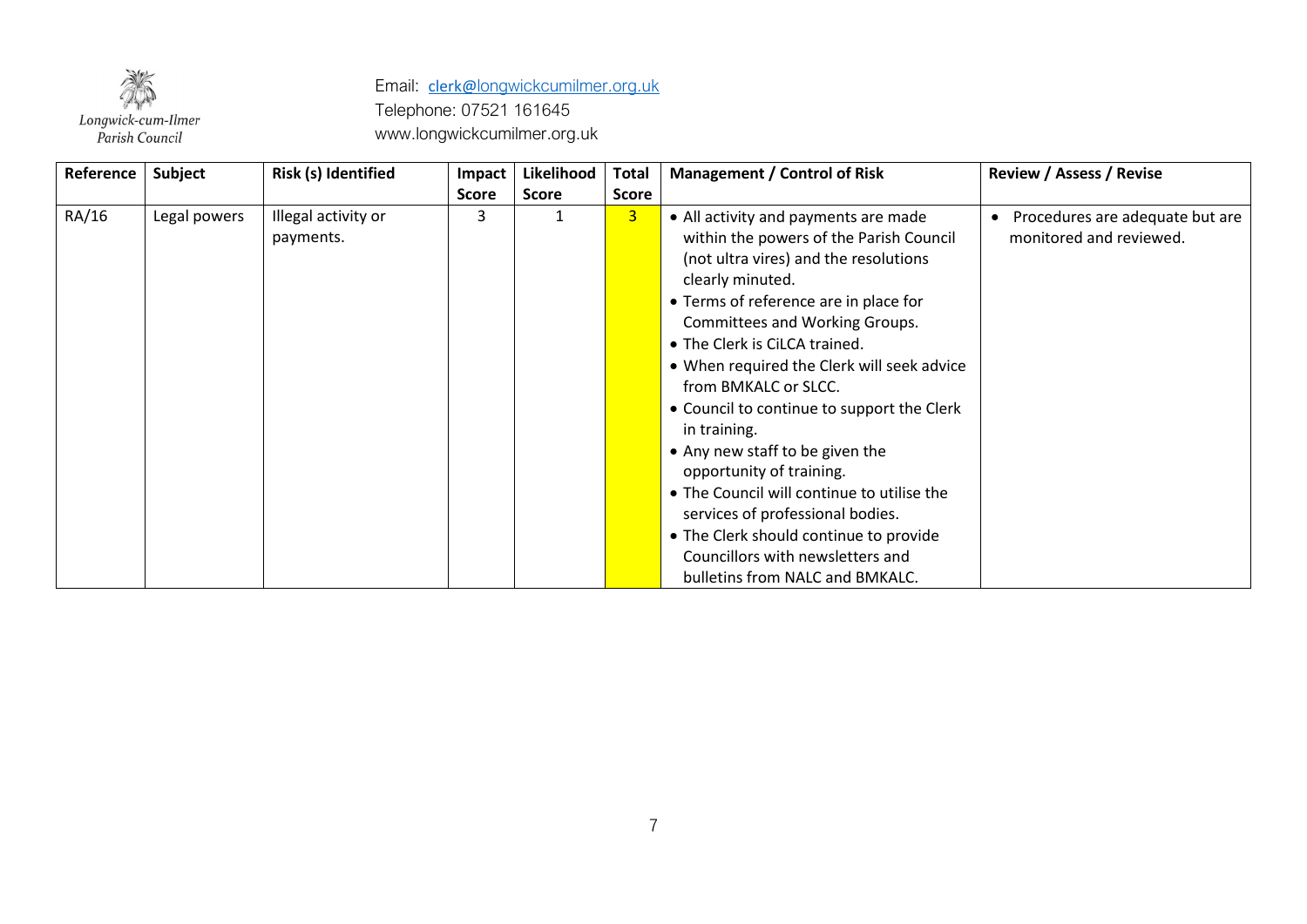

| Reference | Subject                                                                   | Risk (s) Identified                                                                                                                     | Impact       | Likelihood     | <b>Total</b>   | <b>Management / Control of Risk</b>                                                                                                                                                                                                                                                                                                                                                                                                                                                                                                                                                                                                                                   | <b>Review / Assess / Revise</b>                              |
|-----------|---------------------------------------------------------------------------|-----------------------------------------------------------------------------------------------------------------------------------------|--------------|----------------|----------------|-----------------------------------------------------------------------------------------------------------------------------------------------------------------------------------------------------------------------------------------------------------------------------------------------------------------------------------------------------------------------------------------------------------------------------------------------------------------------------------------------------------------------------------------------------------------------------------------------------------------------------------------------------------------------|--------------------------------------------------------------|
|           |                                                                           |                                                                                                                                         | <b>Score</b> | <b>Score</b>   | <b>Score</b>   |                                                                                                                                                                                                                                                                                                                                                                                                                                                                                                                                                                                                                                                                       |                                                              |
| RA/16     | Members /<br>agendas and<br>Statutory<br>documents                        | Accuracy and legibility.<br>Non-compliance with<br>statutory requirements<br>(risk of the Council<br>being legally<br>challenged)       | 3            | $\mathbf{1}$   | $\overline{3}$ | • Minutes and agendas are produced in<br>the prescribed method and adhere to<br>legal requirements.<br>• Minutes are approved and signed at the<br>next meeting.<br>• Minutes and agendas are displayed<br>according to legal requirements.<br>• Business conducted complies with the<br>Council's Standing Orders.<br>• The Clerk who is employed as the Proper<br>Officer of the Council, is under a<br>Statutory duty to carry out all the<br>functions, and in particular to serve or<br>issue all the notifications required by<br>law.<br>• The Clerk shall prepare the agendas for<br>meetings in consultation with the<br>appropriate members of the Council. | • Procedures are adequate but are<br>monitored and reviewed. |
| RA/17     | Employer<br>Liability<br>Employee<br>Liability<br>Councillor<br>Liability | Non compliance with<br>employment law.<br>Causing injury (damage)<br>to employee property.<br>Causing injury (damage<br>to Councillors) | 3            | $\overline{2}$ | 6              | • The Council has relevant insurance in<br>place.<br>• Legal advice can be sought from the<br>County Association.<br>• At insurance renewal check to ensure<br>that adequate insurance cover provided.<br>• At subscription renewals check and<br>information and training can be<br>provided.                                                                                                                                                                                                                                                                                                                                                                        | • Procedures are adequate but are<br>monitored and reviewed. |